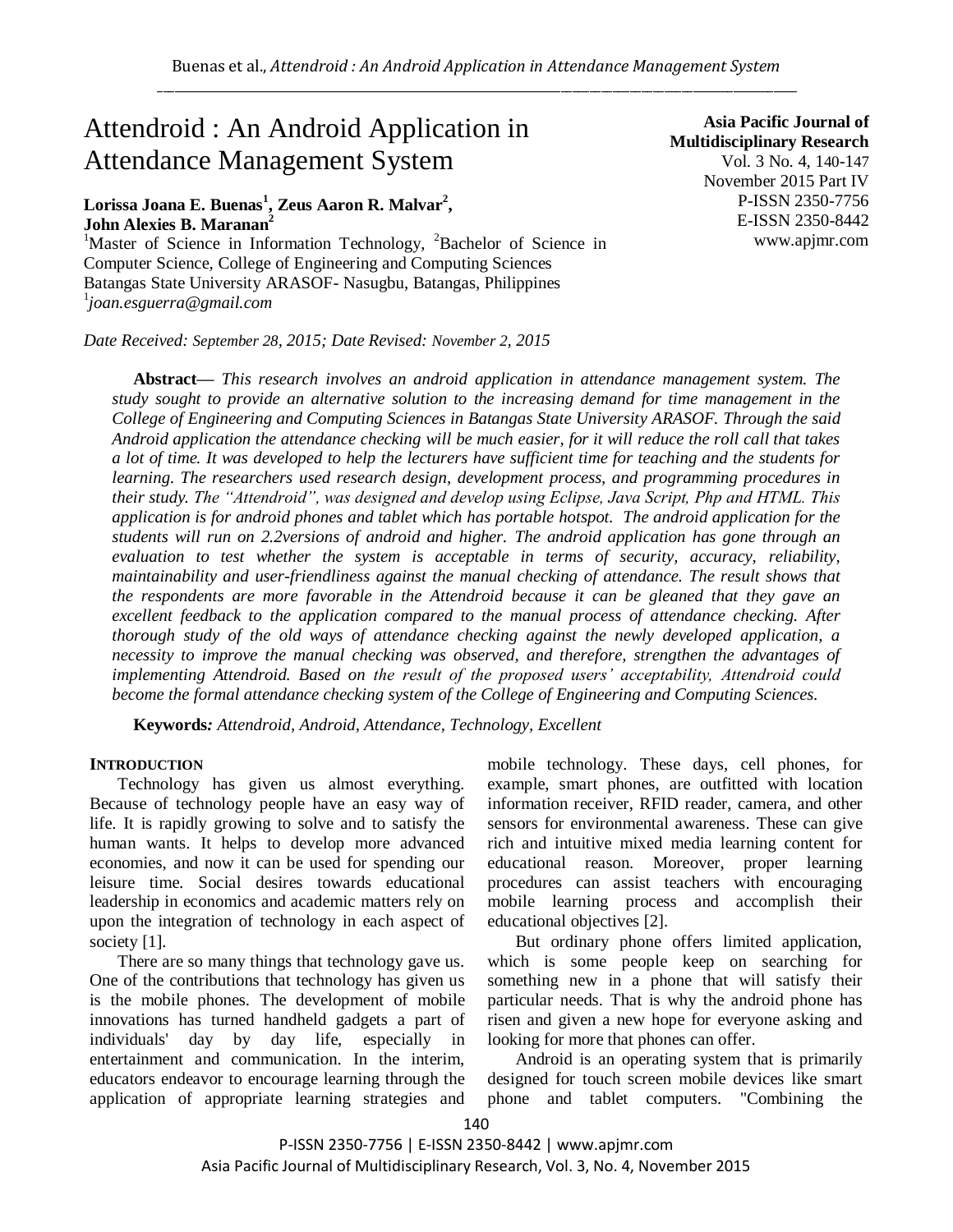simplicity of Android software with its imminent availability on a range of mass-market phones from various manufacturers, and the trend in developing countries to go 'straight to mobile', makes Android an exciting global platform for the next few years," states Richard Warmsley, T-Mobiles's head of internet and entertainment. What truly separates it from its rivals is that it is based on the Linux working framework beloved by geeks around the world, and almost distributed "open source", which means anybody with the relevant technological expertise can add to its advancement by recommending and making changes [3].

The researchers have seen the growth of technology from simple like phone that only offer text messaging and voice calling up to one that features unlimited possibilities such as phone can offer to the users. Through this new idea gave the researchers an idea on how this technology could offer big benefits for the people who are inside the university like the students and instructor.

One of the main problems nowadays in Universities and other Colleges is lack of communication and lack of access between the instructor and the students, which includes attendance checking.

Many students and instructors are stuck in this way of attendance checking. The researchers are also a victim of this kind of system. Either the instructor does not hear you answer when they call your name, or you miss to write on the attendance sheet. The researchers are aware that people hate to endure the inconvenience of the way of checking attendance. That's why the researchers think of another way to escape on this kind of system.

The domination of android application gives us answer on this problem, an application that will help us have an easy and reliable checking of attendance. The ATTENDROID is an android application that will be used by the students and instructors to have an easy checking of attendance. Implementation of this kind of system will make a huge change in the field of technology especially in the field of education. This kind of implementation will not be too difficult because nowadays, as people are much able to use smart phones and other high tech gadgets like android phones. On the other hand, the amount of time for checking the class' attendance will be lessened. Creating this kind of application will increase the popularity of the android application."

# **OBJECTIVES OF THE STUDY**

This study aims to develop an android application that has the ability to monitor the Attendance of the students in College of Engineering and Computing Sciences.

# **REVIEW OF LITERATURE**

According to Dobson [4], tracking attendance can be a time-consuming and tedious chore. Typically, the professor takes attendance manually by requesting that every student state "here" when his or her name is called, or by scanning the classroom to figure out which students are there. The professor then records the data, and it is transmitted to the school organization, frequently by hand. They created one automated attendance monitoring system that requires the students to have their own personality labels or cards and wireless readers to track the students' physical location. Despite the fact that it is an incredible idea, it likewise experiences its own shortcomings as it doesn't give any verification means for the attendance data's integrity. Some errors could emerge for various reasons, for example, if the student forgets his or her card, or if she or he swap the tags or carried the tags of an absent student. Likewise, the past framework couldn't export or generate report in various formats that the school administration is requiring. The system is not capable of providing the teachers to generate instant attendance reports.

As indicated in the study of Codling, utilizing another time and attendance system that can have the capacity to deal with their 550 employees. Crown Computing has today reported that it has marked an agreement with Vitacress Salads Ltd to actualize another time and attendance system to oversee 550 representatives across two UK sites in an introductory take off. The system is expandable for use over Vitacress' different business territories incorporating its farms both in the UK and abroad. The prerequisite was to embrace an answer which is equipped for interfacing with existing financial, payroll and operational information to deliver up to date activity and work costs for the business at departmental levels, said Tony Alcock HR Manager, Vitacress Salads Ltd [5].

In the study of Dregde [6], they utilize a webbased hosted time and attendance system on their thesis studies. It is a web-based hosted time and attendance system including full features that can support labor management, including time keeping,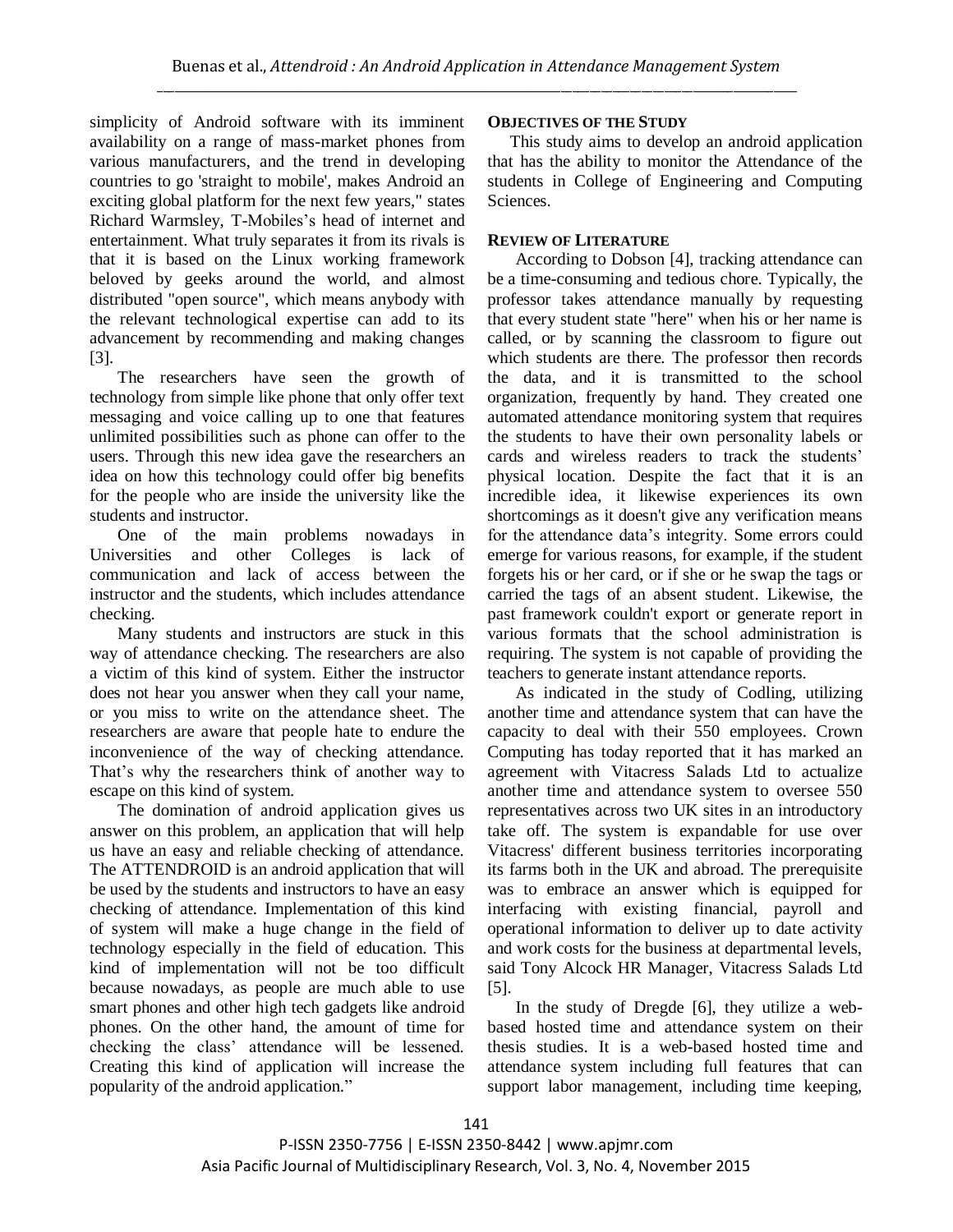scheduling, accruals, budgets, incidents, and more. They call it Attendance on Demand. Organizations use it as a service, with month to month per-worker billing, exporting every labor data into any payroll system virtually.

Doyle, O'Brien and Timmins utilized as a part of their study on checking of nursing students' attendance. Seen by students as a patriarchal and draconian measure, the nursing profession truly value their ability to guarantee the professional and public bodies that nursing students completely engage with educational projects.

As indicated by Johnson, they introduce a paperless Labor and Attendance Network System (L/ANS) in both Northrop's professional environments and indirect labor, the aviation company has expanded work reporting precision to 98% or more. They additionally utilize it to monitor their employee's attendance. L/ANS are accounting control table's maintenance, planning files maintenance, recording and approval, temporary badge management, and upload to payroll. L/ANS has demonstrated a nonshop attendance and work reporting system can be created and utilized effectively to give the organization a really paperless environment [7] .

Palm Secure was utilized as a part of an investigation of Ranch. It was chosen to give a secure identification system to address the privacy and security concerns connected with getting employee time and attendance and records. Palm Secure gives Bates County Memorial Hospital with a cutting-edge biometric solution for tracking the access of employees. This application exhibits Palm Secure's quick adoption to incorporate time and attendance system regularly found all through today's high tech industries and healthcare," said Jim Preasmyer, director of sales and business development with the new products group, Fujitsu Frontech North America, Inc [8].

According to Chauhan [9], a biometric (fingerprint recording) system is there way of monitoring and checking the attendance. It will be used to mark the attendance of students and teachers while a Global Positioning System (GPS) will track food grains for the Mid-Day Meal Scheme, Minister of State for HRD D Purandeshwari told HT. As for the researchers, they developed their project with the use of the latest trends of technology within our generation. Android is one of the most efficient technologies to use. Almost everyone in the world has this kind of technology to use for their personal purposes like gaming, entertainment, education and etc. The researchers take this advantage and grab the opportunity to use this kind of technology in their studies. It would be a great help to our fellow students and to our beloved professor to have an easy way of checking the attendance of their classes and take advantage of using the latest trends of technology.

Attendroid can easily check attendance by the use of portable hotspot that is provided in every android devices. Unlike the use of Bluetooth technology, portable hotspot has an advantage when it comes to speed and radius that makes it easier for the instructors to check the attendance of the students. Attendroid provides generation of report that is not a feature of the application listed in the proponent's research literatures. Synchronization of data is also one of the feature of Attendroid. Management of student records is also a part of Attendroid..

# **MATERIALS AND METHODS**

In the development of the proposed application, the researchers used the Incremental Development Model in order to have a high quality android application project. Incremental development is a fundamental part of agile approaches which interleaves the activities of specification, development, and validation. The system was developed as a series of versions (increments), with each version adding functionality to the previous version. This model is based on the idea of developing an initial implementation, exposing this to user comment and evolving it through several versions until an adequate system has been developed. Specification, development, and validation activities are interleaved rather than separate, with rapid feedback across activities [10].

## *Development Process*

In developing the system the researchers used Eclipse ADT Bundle for the development of the android application for the students and instructors and SQL Lite database as its storage of data. The researchers also used PHP for the development of the website that will be used by the students and instructors in terms of viewing of attendance records. These programming tools were used by the researchers because they are suitable to the development of the project.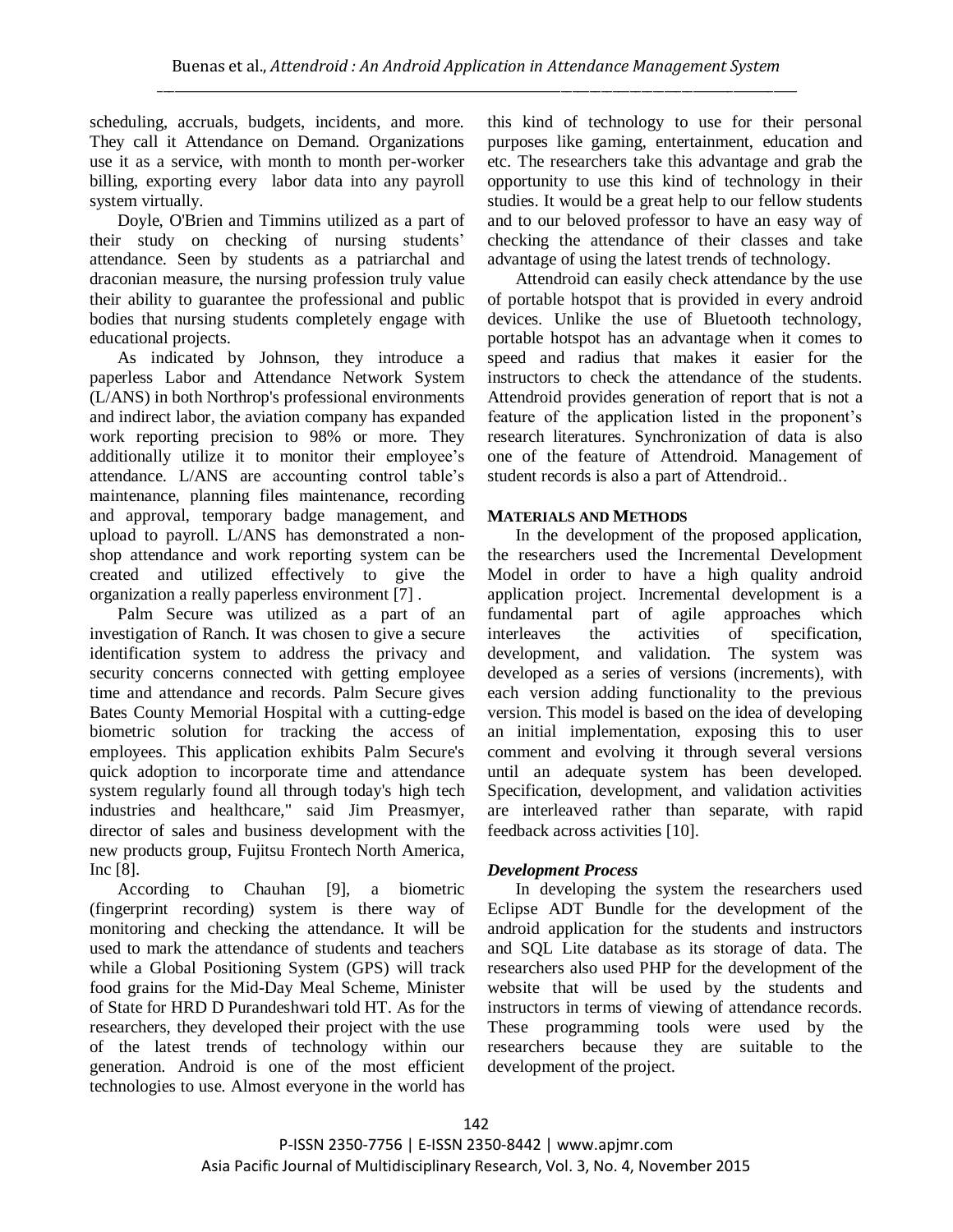## **Testing Process**

The researchers tested the project for errors and conflicts. System's component was tested, and the whole system will run in order to find errors and then correct by debugging. There are several tests that are to be performed to acquire the desire level of confidence. This process started from unit testing, each module as which the researchers shall be tested. The researchers shall execute system testing. The last one will be the user acceptance testing which will include the evaluation process of the system that will be introduced to the faculty members, instructors and students of College of Engineering and Computing Sciences in the purpose of determining the level of acceptance of the attendance android application.

## **Debugging Process**

The researchers of the system checked the consistency of data between the android phones local database and the data that has been uploaded to the web server. Maintaining the consistency takes a lot of time for the development process. Errors come up but the researchers successfully cope with this problem.

## **Programming Procedure**

To develop the proposed system, the researchers were guided by the following procedure to ensure the functionality of the system. First, researchers shall analyze the needed software and hardware according to the importance. Knowing what material will be used in the development process is important to come up with a good output. Second, researchers started to design the system in which the aim is to provide user friendly and efficient user interface. Third, is the programming which is one of the most significant procedures in developing the application. This is where the creation of the application happens. The fourth step is the testing and evaluation. The researchers shall test the system and present the project to their thesis adviser. This system will be tested for errors until system has been approved. Testing will be performed carefully controlled situations. The researchers computed the total number of respondents for testing and evaluation of the system using a set of questionnaires. And last but not the least step is the acceptability and implementation. This is to be done, in order to know the acceptability of the proposed system.



*Figure 1. Context Diagram of Proposed System*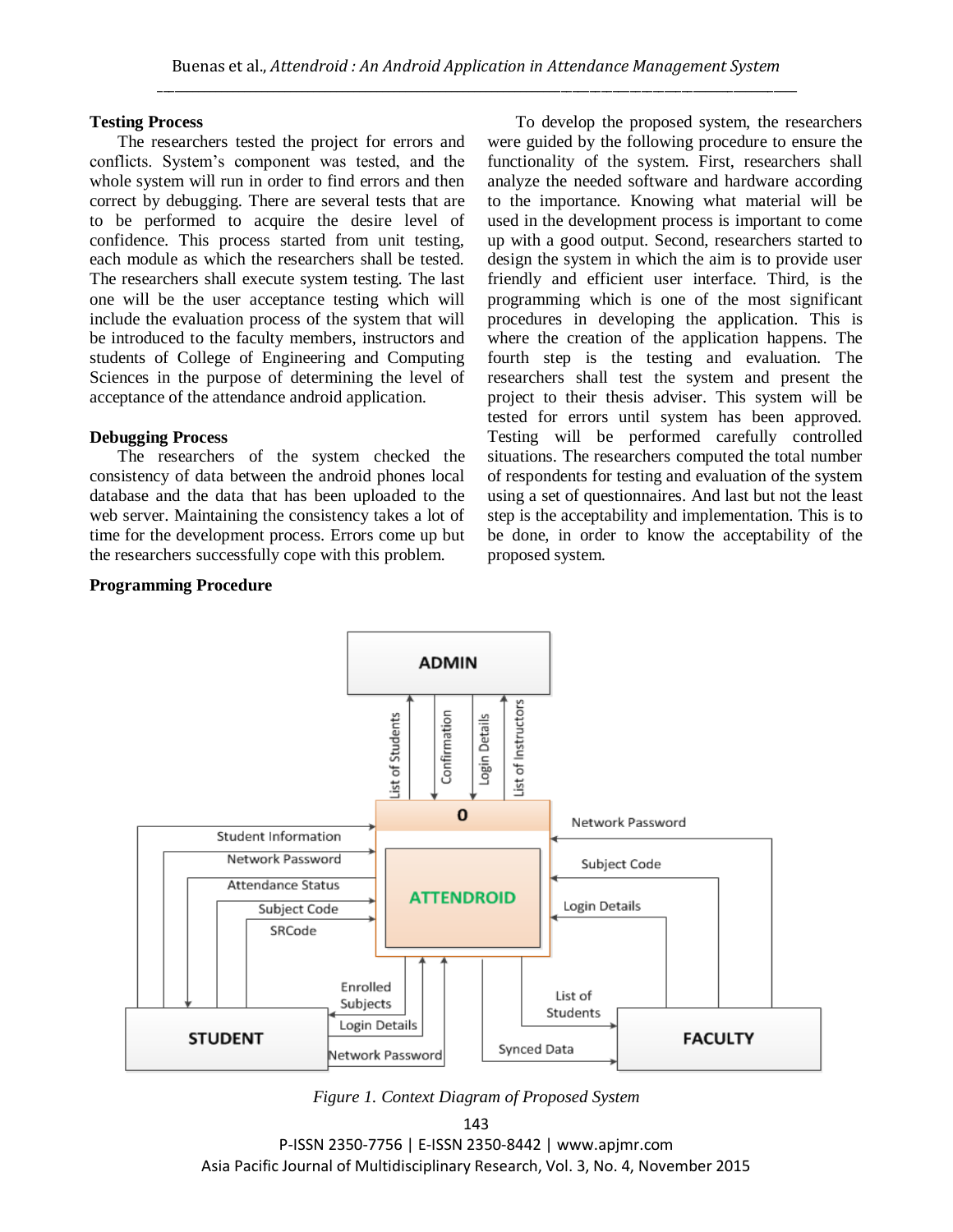The Figure 1 shows the actors outside the system that could interact with the system. It explains the procedure how the system is used for attendance management in an unexploded mode.

The Attendroid serves as the link between the students and the instructors. Through this, they will have an easy checking of attendance. It will reduce the time and effort exerted by the students and instructors.

The whole system of Attendroid is centered on the idea of having least interaction with the students and making the whole process almost fully automated. The developed application has two accounts the students and the instructor. For the checking of attendance, the students must login on to their desired subject. The instructor will broadcast a network for the desired subject every meeting.



*Figure 2. Data Flow Diagram of Proposed System*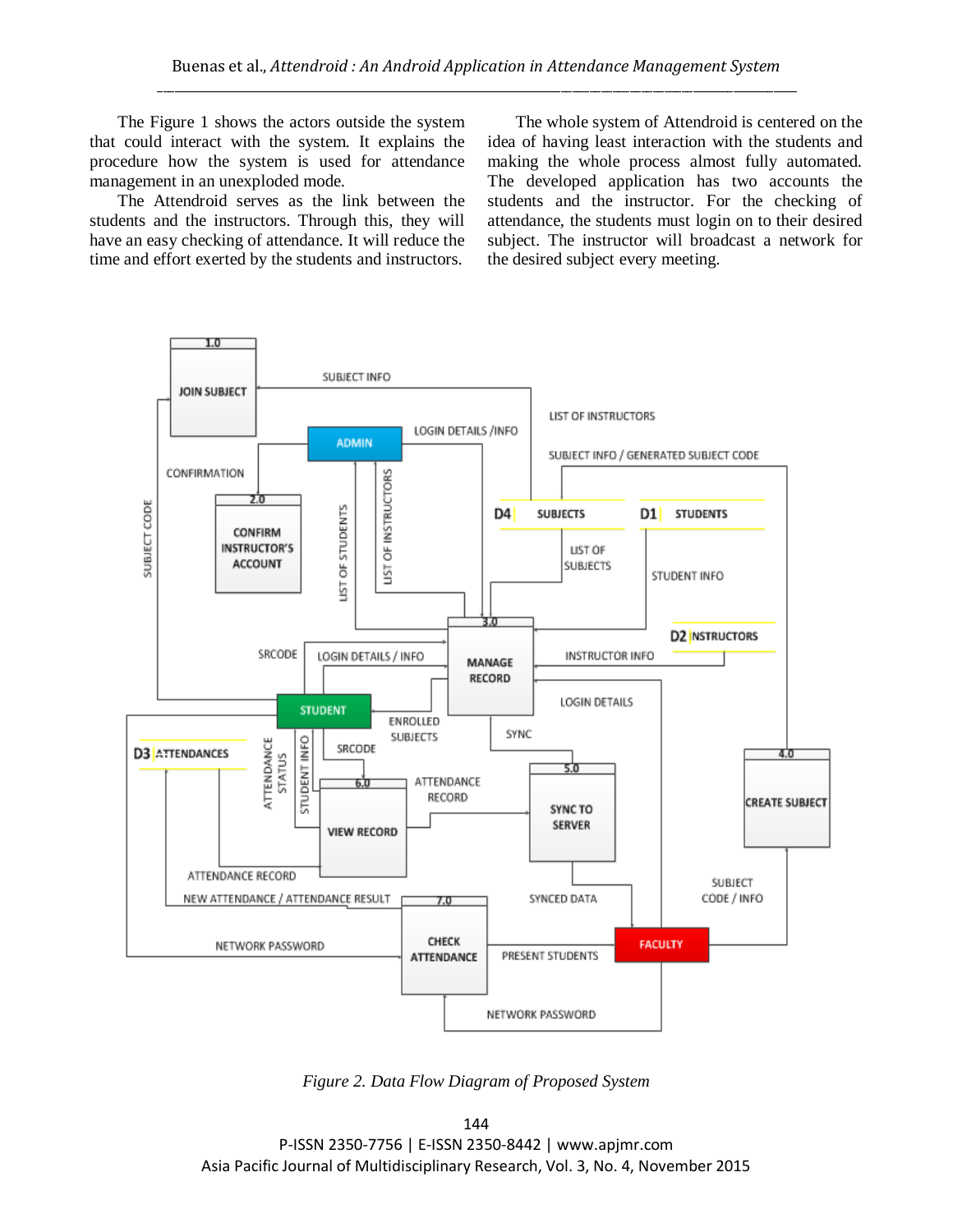Figure 2 shows rectangles that represent the entities while the rounded squares represent the number denoting the particular processes. One instance is equivalent to one attendance, every instance that will be broadcasted is secured with a password. The password for every instance is changeable and it will be entered by the instructor.

The students and instructors are required to register on the website that will be created for this purpose. The website has three accounts: for students, for instructors, and for the admin. The registration is needed for the instructor to create a subject. Each subject that will be created will have a generated unique code that will be given to the students by the instructor for them to enroll on the subject. The website gives the capabilities for the instructor and students to view the report of attendance. Admin account covers the approval of the registered account of the instructor.

The Attendroid has the capability to give warning for those students who have many absences that may reflect to their academic status. The website for this application has also the capability to generate reports of absences for the instructor to have an easy way of creating and submitting report of absences. In case the phone of the instructor gets lost, the data that has been uploaded to the website can be downloaded and sync to their new phone.

Figure 3 shows the presentation of structured data and the process of generating the models of entities (which are rectangular in shape) that represent discrete objects, while the relationship (verbs) denote how two or more entities are related to one another.

| Teacher             |                                                                                              |                          |                                                                                                                                                             |                                                                                                                                                                              |                     |                      |                                                                                                                | Subject                                                                                                |                                                                                                                                                                     |
|---------------------|----------------------------------------------------------------------------------------------|--------------------------|-------------------------------------------------------------------------------------------------------------------------------------------------------------|------------------------------------------------------------------------------------------------------------------------------------------------------------------------------|---------------------|----------------------|----------------------------------------------------------------------------------------------------------------|--------------------------------------------------------------------------------------------------------|---------------------------------------------------------------------------------------------------------------------------------------------------------------------|
| PK                  | teacher id                                                                                   |                          | <b>INTEGER</b>                                                                                                                                              |                                                                                                                                                                              |                     | PK,FK2<br>PK,FK1,FK2 |                                                                                                                | subject id<br>teacher_id                                                                               | <b>INTEGER</b><br><b>INTEGER</b>                                                                                                                                    |
|                     | uname<br>pword<br>title<br>Iname<br>fname<br>mname<br>email<br>status<br>picture<br>isactive |                          | VARCHAR(100)<br>VARCHAR(100)<br>VARCHAR(100)<br>VARCHAR(100)<br>VARCHAR(100)<br>VARCHAR(100)<br>VARCHAR(100)<br>BIT<br>VARCHAR(100)<br><b>BIT</b><br>checks |                                                                                                                                                                              | teaches<br>contains | PK,FK2               |                                                                                                                | instace id<br>groupcode<br>sem<br>av<br>subject<br>course<br>room<br>shedule<br>date added<br>isactive | <b>CHAR(10)</b><br>VARCHAR(100)<br>VARCHAR(100)<br>VARCHAR(100)<br>VARCHAR(100)<br>VARCHAR(100)<br>VARCHAR(100)<br>VARCHAR(100)<br>DATETIME<br><b>BIT</b>           |
|                     |                                                                                              |                          | Student                                                                                                                                                     |                                                                                                                                                                              |                     |                      |                                                                                                                |                                                                                                        |                                                                                                                                                                     |
| Instances           |                                                                                              |                          |                                                                                                                                                             |                                                                                                                                                                              | PK                  | student id           |                                                                                                                | <b>INTEGER</b>                                                                                         |                                                                                                                                                                     |
| PK,FK2<br>PК<br>FK1 | PK,FK2,FK3                                                                                   | mac<br>so on<br>isactive | subject id<br>teacher id<br>instance id<br>student_id<br>instance1<br>instance2<br>instance3<br>instance4                                                   | <b>INTEGER</b><br><b>INTEGER</b><br><b>CHAR(10)</b><br><b>INTEGER</b><br>VARCHAR(100)<br>VARCHAR(100)<br>VARCHAR(100)<br>VARCHAR(100)<br>VARCHAR(100)<br>VARCHAR(100)<br>BIT | commits             |                      | uname<br>pword<br>Iname<br>fname<br>mname<br>email<br>isconfirmed<br>contact<br>address<br>picture<br>isactive | confirmationcode                                                                                       | VARCHAR(100)<br>VARCHAR(100)<br>VARCHAR(100)<br>VARCHAR(100)<br>VARCHAR(100)<br>VARCHAR(100)<br>BIT<br>VARCHAR(100)<br>VARCHAR(100)<br>VARCHAR(500)<br>VARCHAR(100) |

*Figure 3. Entity Relationship Diagram of Proposed System*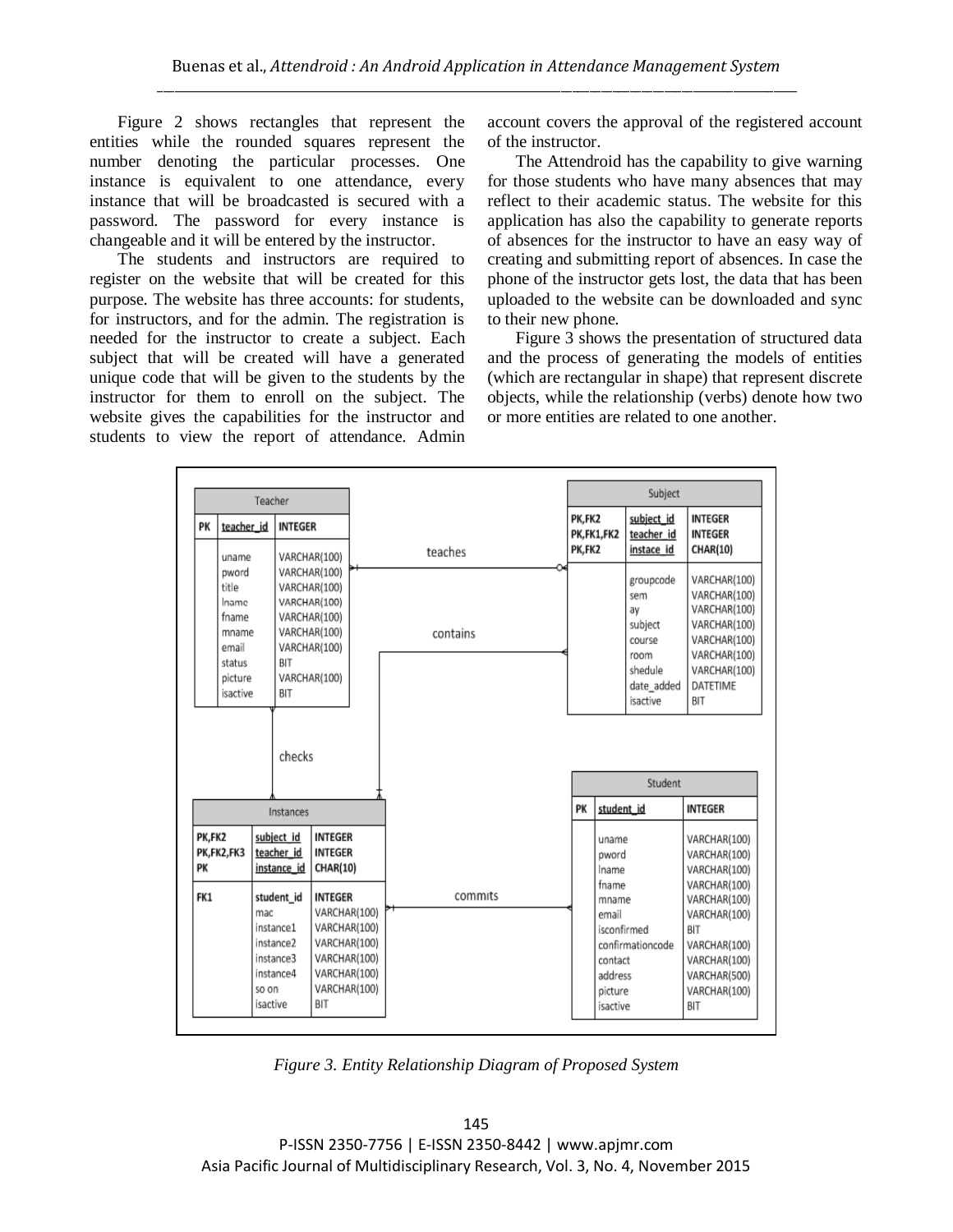### **Software and Hardware Needed for Development**

| Table 1. Software Requirements. |                  |                     |  |  |  |  |
|---------------------------------|------------------|---------------------|--|--|--|--|
| <b>Software</b>                 | <b>Minimum</b>   | <b>Recommended</b>  |  |  |  |  |
| Operating                       | Windows 7        | Windows 8.          |  |  |  |  |
| System                          |                  | Windows 7 Ultimate  |  |  |  |  |
| Modeling                        | Illumination     | Illumination        |  |  |  |  |
| Software                        | Software Creator | Software Creator y6 |  |  |  |  |
|                                 | version 6        | and above           |  |  |  |  |
| Developing                      | Android SDK.     | Android SDK,        |  |  |  |  |
| Software                        | Eclipse ADT      | Eclipse ADT Bundle  |  |  |  |  |
|                                 | Bundle or        | or Basic4Android    |  |  |  |  |
|                                 | Basic4Android    |                     |  |  |  |  |

Table 1. Software Requirements.

Table 1 shows the software requirements needed to develop the application. Operating System – is the program capable of running different application software. Researchers will use Windows 7 Ultimate or Windows 8 in the process of system development.

Modeling Software  $-$  is a modeling and simulation tool in which the model of the system will be constructed for ease of development. The researchers used the easiest, fastest and simplest way to design, prototype and build native applications for platforms that are of wide range, which is, the Illumination Software Creator.

Developing Software is a type of application software in which applications are developed. To be able to develop an android application the researchers used Android SDK, Eclipse Android Development Tools (ADT Bundle)

Table 2. Hardware Requirements. Shows the hardware requirements needed to develop the application.

| <b>Device</b> | <b>Type / Specification</b> |                          |  |
|---------------|-----------------------------|--------------------------|--|
|               | Processor                   | 1.20GHz Processor        |  |
| Laptop        | Video Card                  | 1GB or Above             |  |
|               | Memory                      | 1GB or Above             |  |
|               | Hard Disk                   | 100GB or Above           |  |
| Android       | <b>OS</b> Version           | Gingerbread 2.3 or Above |  |
| Phone         | Memory                      | 1GB or Above             |  |
|               | Processor                   | 1.2GHz Processor         |  |

Table 3 Attendroid Evaluation by the Students and Faculty Members in terms of User's Acceptability

| <b>Criteria</b>       | WM   | VI        |
|-----------------------|------|-----------|
| Accuracy              | 4.44 | Excellent |
| Security              | 4.46 | Excellent |
| Reliability           | 4.42 | Excellent |
| Maintainability       | 4.46 | Excellent |
| User-friendliness     | 4.46 | Excellent |
| General Weighted Mean | 4.45 | Excellent |

The table shows the evaluation of Attendroid from two hundred twelve (212) students and five (5) faculty members. The result proved that the proposed system is Accurate for the reason that it provides correct and up-to-date information, Secured as it only those permitted users can change or modify the information, Reliable because the system produced correct information every time. The Maintainability was also high as it can maintain and hold the records as long as it is needed by the user. And lastly, the system is User-friendly since the users can easily use the application.

#### **CONCLUSION AND RECOMMENDATION**

The manual attendance checking needs to be improved to attain the convenience and necessity of the students and instructors of the College of Engineering and Computing Sciences in terms of attendance management. The amount of time for checking the class' attendance will be lessened. The Attendroid is of big help to the Instructors because instead of the traditional roll calling of names, the students will just turn on their WiFi signals and then join the group created for attendance checking. From the series of tests made, the Attendroid can accept signals within thirty (30) meters, ideal for a classroom size to be used. Every five (5) seconds, the WiFi scans the nearby devices so it can check if a student is present. Based on the user's acceptability of the proposed system, the "Attendroid" can possibly become the formal attendance checking system of the College of Engineering and Computing Sciences.

The proponents recommend the use of Attendroid in terms of attendance checking for the College of Engineering and Computing Sciences. The following features can be improved by the future researchers: (a) creation of accounts and joining to the subject of the students can be performed using the android application of the students; (b) The android application for the students should have the feature of viewing their attendance record; and (c) adding an android application exclusively for the administrator of the system. It is also further recommended that an application for other mobile platform like iOS be developed.

## **REFERENCES**

### [1] *Contemporary Issues in Education Research (Online).* Mims-Word, Marsha. 2012, The